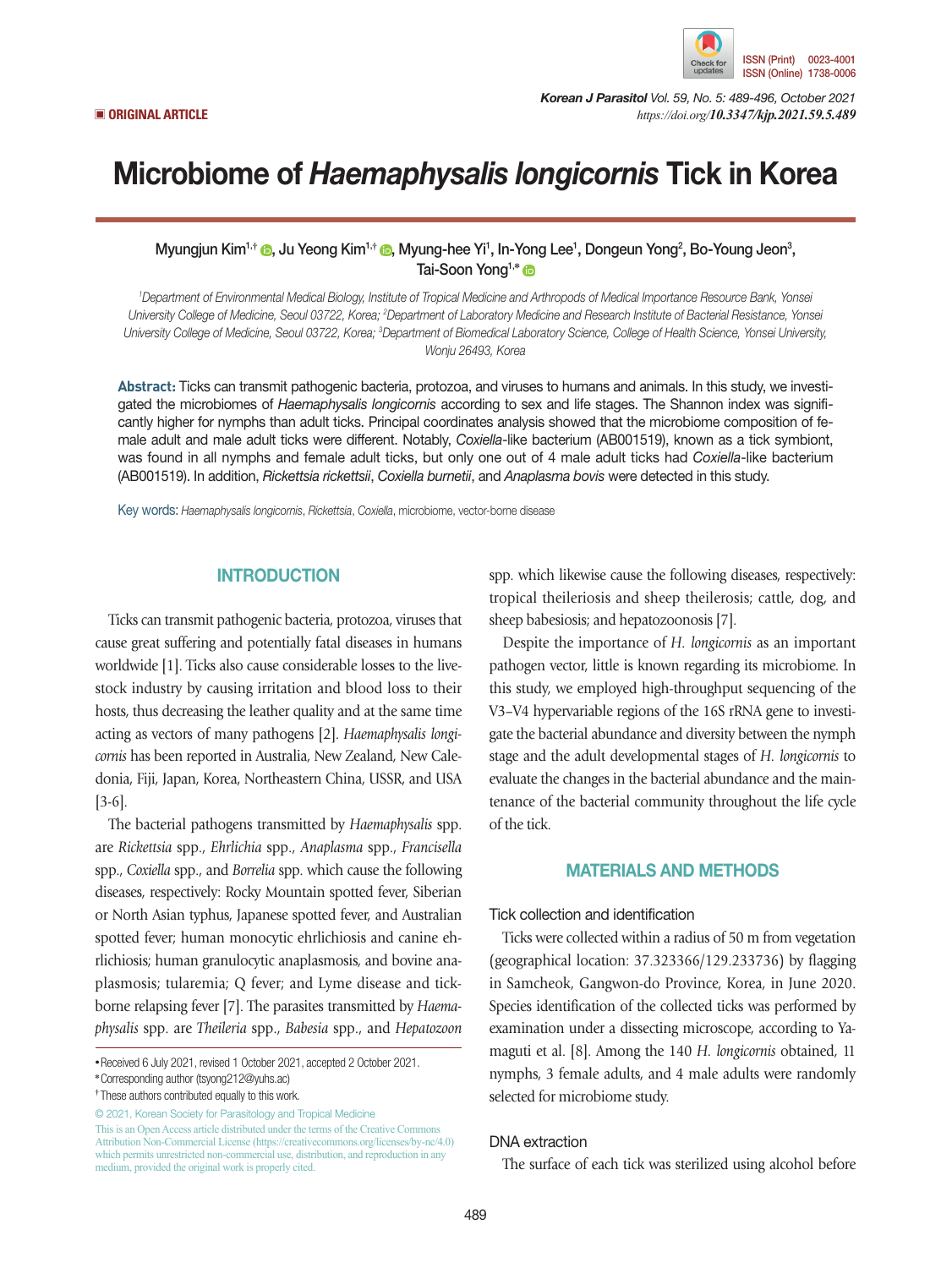DNA extraction. DNA was extracted from individual ticks using a NucleoSpin DNA Insect kit (Macherey–Nagel, Düren, Germany) according to the manufacturer's instructions.

# High-throughput sequencing of 16S rRNA gene amplicons

The V3–V4 region of the 16S rRNA gene was amplified by PCR using the following bacterial universal primer pair: forward primer, 5´- TCGTCGGCAGCGTCAGATGTGTATAAGAGA-CAGCCTACGGGNGGCWGCAG-3´ and reverse primer, 5´- GTCTCGTGGGCTCGGAGATGTGTATAAGAGACAGGAC-TACHVGGGTATCTAATCC-3´ [9]. A limited-cycle amplification step was performed to add multiplexing indices and Illumina sequencing adapters. The libraries were normalized, pooled, and sequenced using the MiSeq platform (600 cycles, Illumina MiSeq V3 cartridge; Illumina, San Diego, California, USA) according to the manufacturer's instructions.

#### Bioinformatics and statistics

Bioinformatic analyses were performed as described by Kim et al. [9]. Raw reads were processed through a quality check, and low-quality  $(O < 25)$  reads were filtered using Trimmomatic 0.32 [10]. Paired-end sequence data were then merged using PandaSeq [11]. Primers were trimmed using the Chun-Lab in-house program (ChunLab, Inc., Seoul, Korea), applying a similarity cut-off of 0.8. Sequences were denoised using the Mothur pre-clustering program, which merges sequences and extracts unique sequences, allowing up to 2 differences between sequences [12]. The EzBioCloud database [13] was used for taxonomic assignment using BLAST 2.2.22 [14], and pairwise alignments were generated to calculate similarity [15]. The UCHIME algorithm and non-chimeric 16S rRNA database from EzBioCloud were used to detect chimeric sequences for reads with a best hit similarity rate of <97% [16]. Sequence data were then clustered using CD-Hit and UCLUST [17,18]. All of the abovementioned analyses were performed with Ez-BioCloud, a commercially available ChunLab bioinformatics cloud platform for microbiome research (https://www.ezbiocloud.net/). The reads were normalized to 10,000 to perform the analyses. We computed the Shannon index [19], unweighted pair group method with arithmetic mean (UPGMA) clustering [20], and principal coordinates analysis (PCoA) [21] based on the generalized UniFrac distance [22]. We used the Kruskal–Wallis test to test for differences in the number of operational taxonomic units (OTUs) and used the Shannon index to compare microbiome diversity between the 2 age groups. We used linear discriminant analysis effect size (LEfSe) analysis to identify significantly different taxa [23]. Swarm plot was created by the beeswarm package in R software (version 4.0.5).

# RESULTS

For *H. longicornis* nymph, female adult, and male adult ticks, the average reads assigned to bacteria were 35,622, 59,365, and 51,859, respectively (Supplementary Table S1). The number of OTUs, which reflects species richness, was not significantly different between the groups (Fig. 1A, B; Supplementary Table S1). The Shannon index, which reflects species diversity, was significantly higher for nymphs  $(n=11)$  than the adult ticks (both males and females,  $n=7$ ;  $P=0.026$ ; Fig. 1C). However, it did not differ significantly among the 3 groups, and the average Shannon indices were 1.55, 0.83, and 0.78 for nymphs  $(n=11)$ , female adults  $(n=3)$ , and male adult  $(n=4)$  ticks, respectively (Fig. 1D; Supplementary Table S1).

Beta diversity was analyzed to show the difference in bacterial composition between the samples. First, the PCoA result showed that the samples of the male adult group and those of the female adult group clustered well (Fig. 2A), suggesting that the bacterial composition of the 2 groups was different. In contrast, nymph samples were relatively scattered in the plot versus the other groups. Similarly, in UPGMA clustering, the male adult and female adult samples were clustered closely among their groups than the nymph samples.

In the composition, the most predominant bacterial species was *Pseudomonas fulva*, which was found in all ticks evaluated in this study with an average relative abundance of 48.9% (Fig. 3A, B). The second most abundant species was *Coxiella*-like bacterium (AB001519), a known tick endosymbiont [24], with an average relative abundance of 20.7% (Fig. 3A). *Coxiella*-like bacterium (AB001519) was found in all nymphs and female adult ticks although some nymph samples showed very few reads for this species (Fig. 3B; Supplementary Table S2). In contrast, among the 4 male adult tick samples, *Coxiella*-like bacterium (AB001519) was found in only one sample with 0.7% relative abundance (Fig. 3B). Relative abundance of *Corynebacterium* spp., including *C. falsenii*, *C. xerosis*, and *C. resistens* was more than 40% in 4 nymphs (N8, N9, N10, and N11) but it was not detected in other samples (Fig. 3B).

To identify significant differences in bacterial abundance be-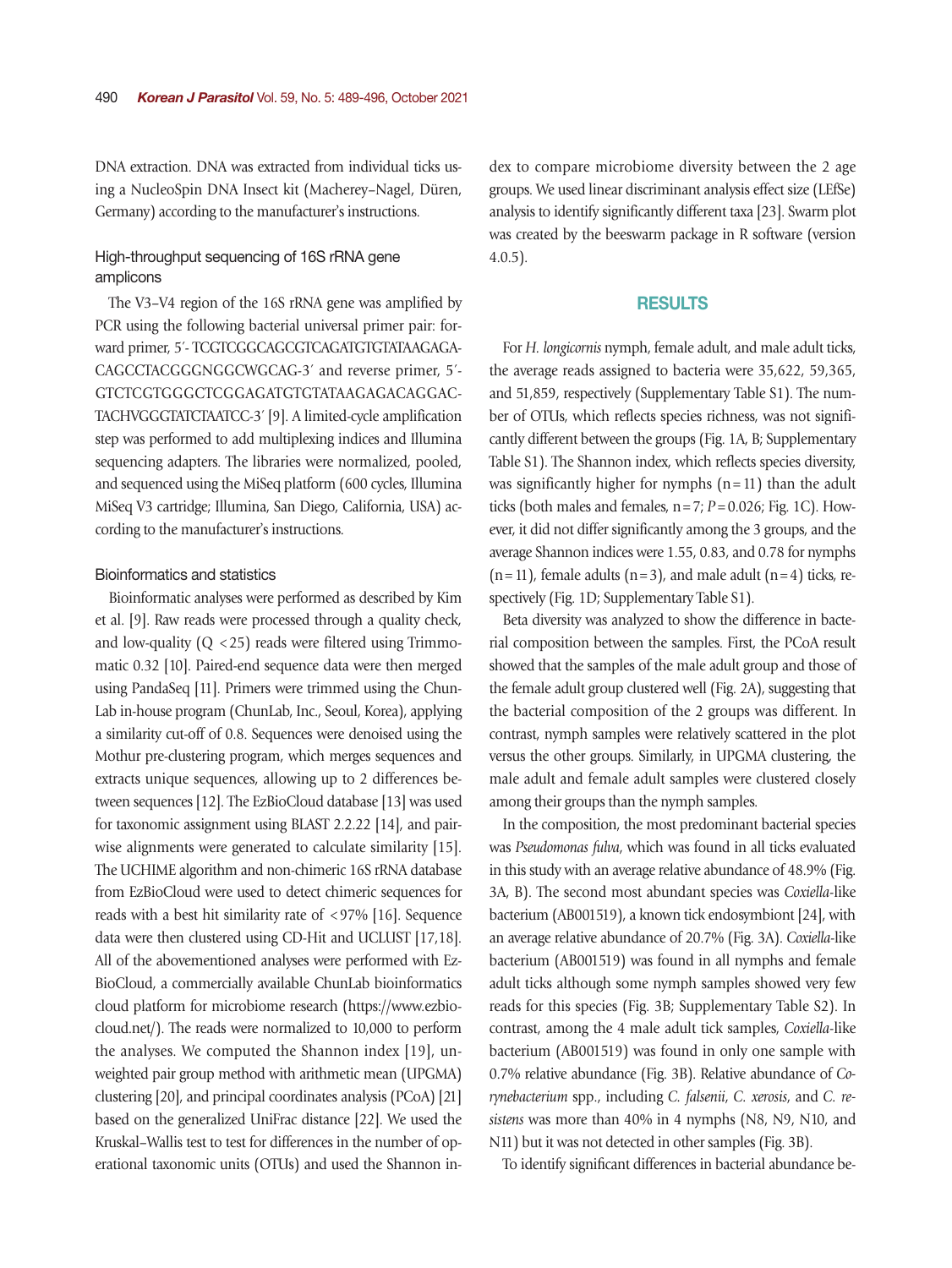

Fig. 1. Alpha diversities of the microbiomes of *Haemaphysalis longicornis*. (A) The number of OTUs (species richness) in nymph (n=11) and adult tick (n=7) groups. (B) The number of OTUs in nymph (n=11), female adult tick (n=3), and male adult tick (n=4) groups. (C) The Shannon index in nymph and adult tick groups. (D) The Shannon index in nymph, female adult tick, and male adult tick groups. The boxplots indicate the minimum, first quartile, second quartile (median), third quartile, and maximum values.



Fig. 2. Beta diversities of the microbiomes of *Haemaphysalis longicornis*. (A) Principal coordinates (PC) depicting differences in the taxonomic compositions of the bacterial communities. Nymph (red), female (green), and male adults (blue). (B) Unweighted pair group method with arithmetic mean (UPGMA) clustering. N1-N11 represent nymphs, F1-F3 represent female adult ticks, and M1-M4 represent male adult ticks.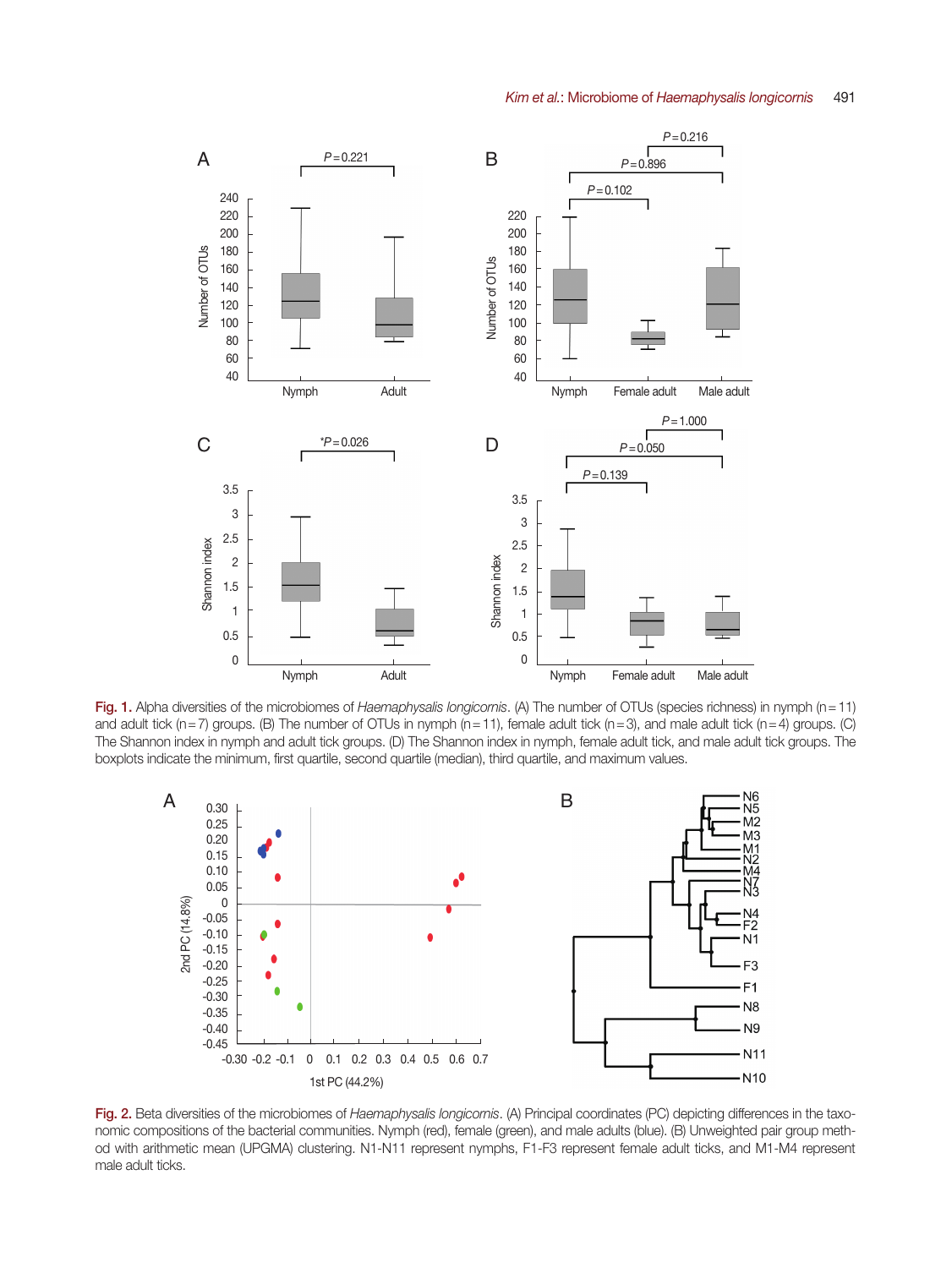

Fig. 3. Microbiome composition at species level in *Haemaphysalis longicornis*. (A) Average microbiome composition in the ticks. (B) Individual microbiome composition of the nymph (N1-N11), female (F1-F3), and male (M1-M4) ticks.

Table 1. Linear discriminant effect size analysis on differentially abundant bacterial taxa between *Haemaphysalis longicornis* nymph, female and male ticks

| Taxon name                         | Taxon rank     | LDA effect size | P-value | Relative abundance Relative abundance Relative abundance<br>in female adult (%) | in male adult $(\%)$ | in nymph $(\%)$ |
|------------------------------------|----------------|-----------------|---------|---------------------------------------------------------------------------------|----------------------|-----------------|
| Coxiella-like bacterium (AB001519) | <b>Species</b> | 4.88            | 0.016   | 66.4                                                                            | 0.2                  | 15.7            |
| Pseudomonas fulva                  | <b>Species</b> | 4.79            | 0.049   | 28.1                                                                            | 86.9                 | 40.6            |
| Pseudomonas fluorescens            | <b>Species</b> | 3.51            | 0.037   | 0.90                                                                            | 4.0                  | 1.5             |
| Coxiella                           | Genus          | 4.94            | 0.008   | 66.4                                                                            | 0.2                  | 17.9            |
| <b>Pseudomonas</b>                 | Genus          | 4.83            | 0.038   | 29.2                                                                            | 91.8                 | 42.9            |
| Coxiellaceae                       | Family         | 4.94            | 0.008   | 66.4                                                                            | 0.2                  | 17.9            |
| Pseudomonadaceae                   | Family         | 4.83            | 0.038   | 29.2                                                                            | 91.8                 | 42.9            |
| Legionellales                      | Order          | 4.94            | 0.008   | 66.4                                                                            | 0.2                  | 17.9            |
| Pseudomonadales                    | Order          | 4.83            | 0.038   | 29.2                                                                            | 91.8                 | 43.0            |

Only taxa meeting an LDA significant threshold of >3 are shown.

tween the nymph, female adult, and female adult ticks, we performed LEfSe analysis. The LDA scores for *Coxiella*-like bacterium (AB001519) was 4.88 and its average relative abundance was 66.4% in female adult ticks, 15.7% in nymphs, and 0.2% in male adult ticks (Table 1; Fig. 4A). The LDA score for *P. fulva* was 4.79 and its relative abundance was the highest in male adult ticks (86.9%, Fig. 4B). The LDA score for *P. fluorescens* was 3.51 and its relative abundance was the highest in male adult ticks (4.0%, Fig. 4C).

Known pathogenic species were also identified. *Rickettsia rickettsii* was detected in 3 nymphs and 3 male adult ticks and *Coxiella burnetii* was detected in 4 nymphs (Supplementary Ta-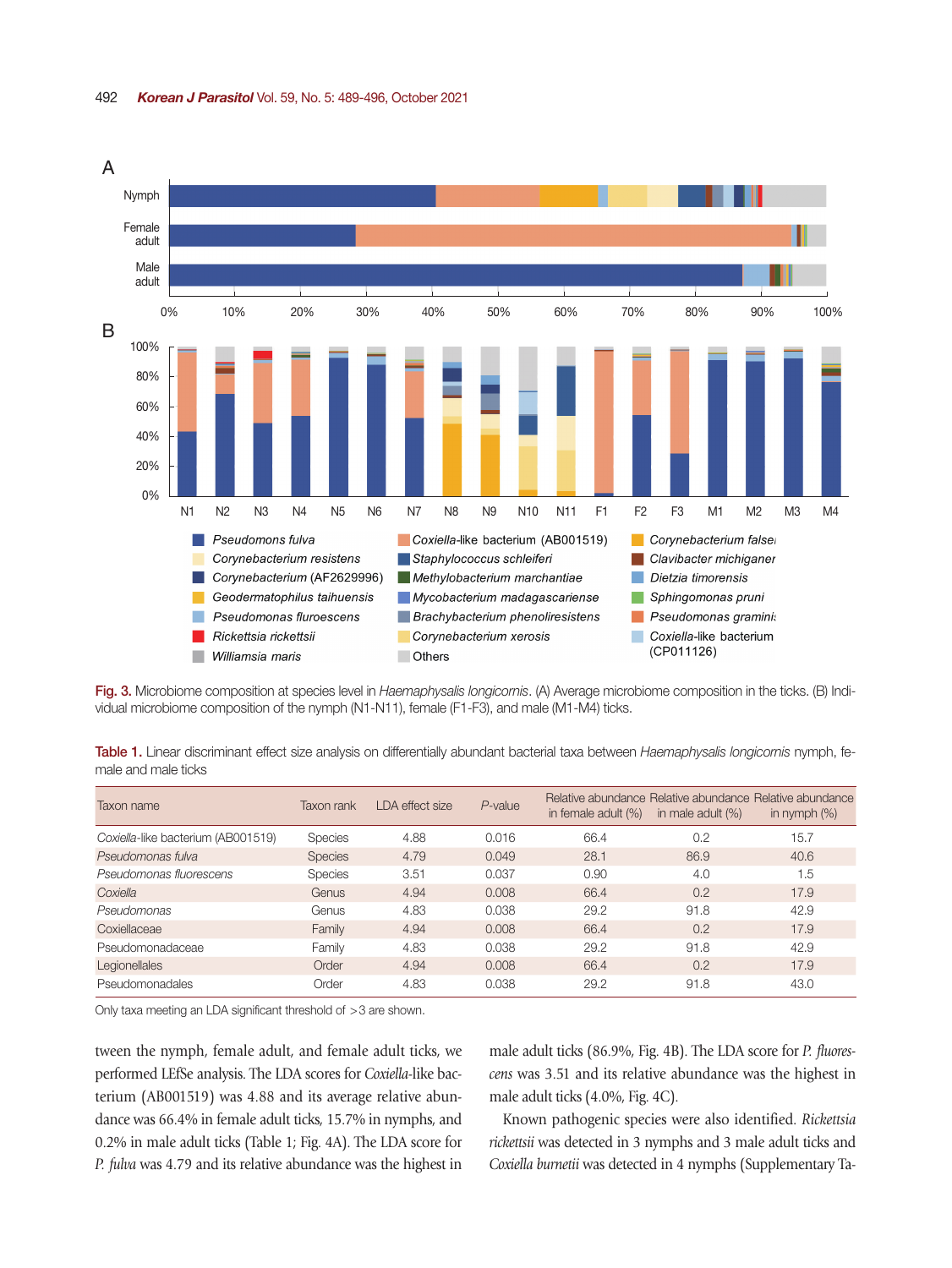

Fig. 4. Swarm plots of the relative abundance in *Haemaphysalis longicornis*. (A) *Coxiella*-like bacterium (AB001519). (B) *Pseudomonas fulva*. (C) *Pseudomonas fluorescens*.

ble S2). In addition, *Anaplasma bovis*, which infects ruminants, was found in one nymph (Supplementary Table S2). *Ehrlichia* spp., *Francisella* spp., and *Borrelia* spp. were not detected in this study.

## **DISCUSSION**

*H. longicornis* is the most common tick species in the grass in Korea. According to previous studies, out of 7,973 ticks collected from farms in Korea, 7,758 (97.3%) were identified as *H. longicornis* [25,26]. *H. longicornis* is also known as a transmitter of several pathogens such as *Rickettsia* spp., Anaplasmataceae, *Borrelia* spp., *Babesia* spp., *Francisella* spp., *Bratonella* spp., *Coxiella* spp., and severe fever with thrombocytopenia syndrome virus [27].

In this study, we investigated the differences in the microbiomes of *H. longicornis* nymphs, female adults, and male adults. The Shannon index was significantly higher for nymphs than the adult ticks (Fig. 1C). This suggests that nymphs harbor a more diverse bacterial community compared to adult ticks. In 6 species of ticks, including *Haemaphysalis leporispalustris*, microbiome richness and diversity were highest in the larval stage and eventually decreased in subsequent life stages; this result is in concordance with our findings [28]. Life-stage related differences in the microbiome of *H. longicornis* indicate that the tick loses most of the bacteria present in the early developmental stages and then reestablishes the bacterial community after molting [29,30].

*Coxiella* spp. is known as an endosymbiont essential for the survival and reproduction of hard ticks [26,31]. *Coxiella*-like bacteria are a large group of yet-to-be-isolated and characterized bacteria phylogenetically close to the causative agent of Q fever, *C. burnetii* [32]. These *Coxiella*-like bacteria are maternally inherited endosymbionts, highly prevalent in tick populations, and engaged in mutualistic interactions with their arthropod hosts [33]. In our study, the relative abundance of *Coxiella*-like bacterium (AB001519) was significantly different among nymphs, female adult, and male adult ticks. An average of 66.4% of female adult ticks and all nymphs and female adult ticks were found to have *Coxiella*-like bacterium (AB 001519). In contrast, only one tick out of 4 male adult ticks had *Coxiella*-like bacterium (AB001519), and its relative abundance was only 0.7%. *Coxiella*-like bacterium (AB001519) may be playing an important role in the development and reproduction of *H. longicornis* especially for female adult and during the nymph stage. Since *Coxiella*-like bacterium (AB001519) is almost eliminated in male adult ticks, there may be no role for this bacterium in male adult ticks; likewise, this bacterium may be transmitted vertically from mother tick to offspring. In addition, at least one strain of *Pseudomonas* was identified in each tick in this study. *Pseudomonas* spp. were frequently detected in ticks in other studies, indicating that it may have a symbiotic association with ticks [34,35].

Among the 18 tick samples in this study, *R. rickettsii* was found in 6, *C. burnetii* in 4, and *A. bovis* in 1, although further investigation is necessary to determine the pathogenicity of the isolated strains. *R. rickettsii* is the causative agent of Rocky Mountain spotted fever, one of the most virulent human infections [36]. Using molecular assays, several spotted fever-causing *Rickettsia* spp., including *R. japonica*, *R. conorii*, *R. akari*, *R.*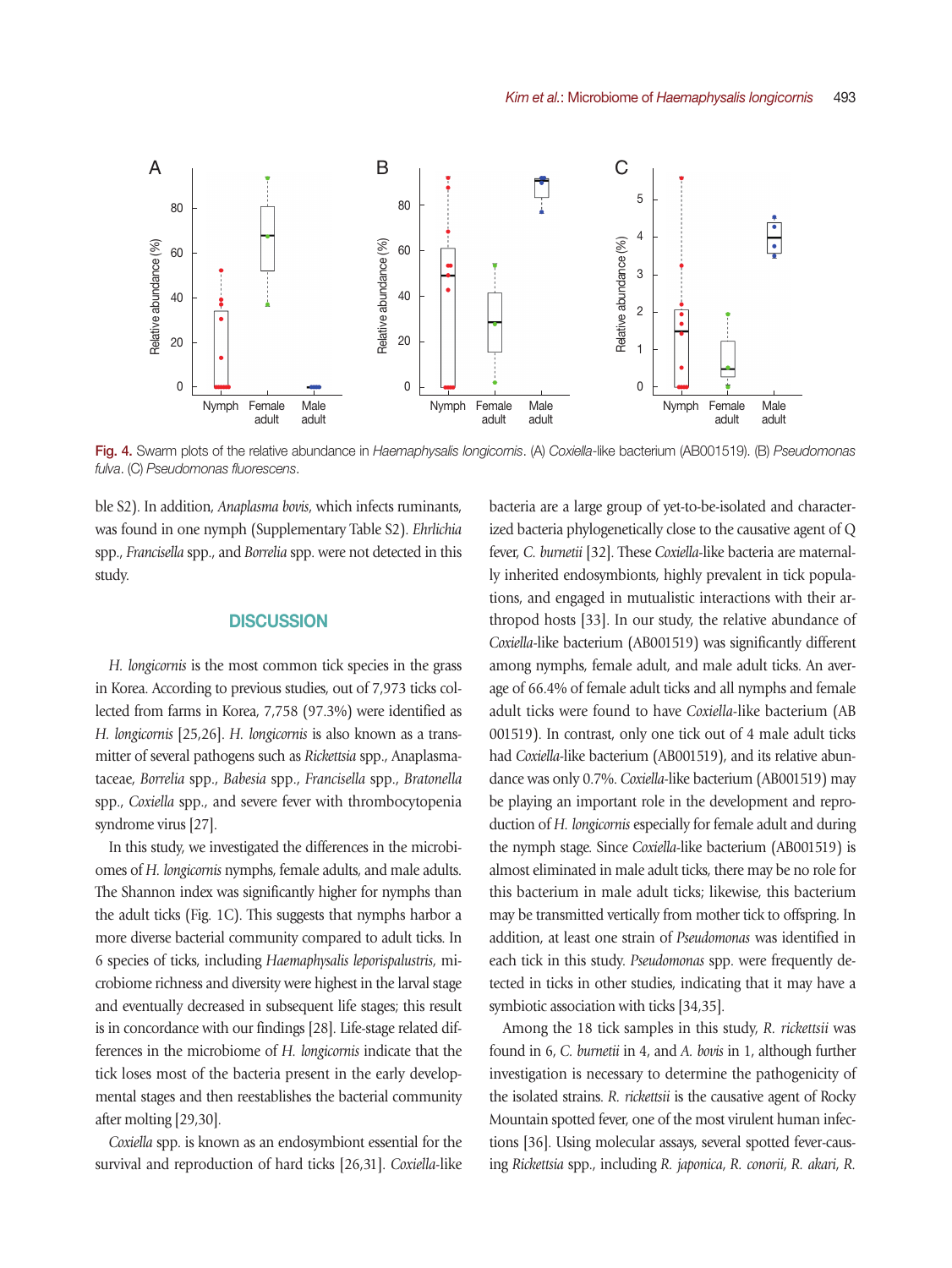*felis*, *R. rickettsii* and unclassified *Rickettsia* spp., have been detected in humans, ticks, and mites [37-39].

*C. burnetii* is an obligate intracellular bacterial pathogen causing Q fever that is manifested by pneumonia, fever, and granulomatous hepatitis. The reservoir of *C. burnetii* includes mammals, birds, and arthropods such as ticks [40]. Domestic animals represent the most frequent source of human *C. burnetii* infection [40]. The number of human Q fever cases in Korea has been rapidly increasing since 2015 [41]. Several studies have investigated *C. burnetii* infection in dairy cattle in Korea [42].

*A. bovis* can be transmitted by ticks to cattle, sheep, goats, and other domestic ruminants [43]. *A. bovis* causes fever, anemia, drowsiness, convulsions, weight loss, and enlargement of lymph nodes in cattle [44]. Recently, *A. bovis* was also detected in Korean spotted deer (*Cervus nippon*) [45], Korean water deer (*Hydropotes inermis*) [46], and *H. longicornis* in Korea [47,48].

A limitation of this study was that we did not investigate the microbiome of *H. longicornis* in its larval stage. A single larva is not sufficient for the effective extraction of DNA, which is required to further perform high-throughput sequencing. However, the strength of this study was that we were able to investigate the microbiome of the individual ticks without pooling their DNA samples. In addition, ticks were collected from a relatively small location and at a single time point. Further similar studies on a larger number of ticks collected from various locations and at multiple time points are required.

In conclusion, in this metagenomics study on *H. longicornis*, different microbiome patterns were found among nymphs, female adult ticks, and male adult ticks. *Coxiella*-like bacterium (AB001519) was found in all nymphs and female adult ticks, but rarely in male adult ticks. In addition, several potential pathogens were found such as *R. rickettsii*, *C. burnetii*, and *A. bovis*.

# ACKNOWLEDGMENTS

This study was supported by a National Research Foundation of Korea (NRF) grant funded by the Korean Government (MEST; numbers NRF-2019R1A2B5B01069843, 2020R1I1A2074562).

Raw sequence data are available in NCBI GenBank under Bioproject PRJNA733831.

# CONFLICT OF INTEREST

The authors have no competing interests to be declared.

## **REFERENCES**

- 1. Jongejan F, Uilenberg G. The global importance of ticks. Parasitology 2004; 129 (suppl): 3-14. https://doi.org/10.1017/ s0031182004005967
- 2. Roy BC, Estrada-Peña A, Krücken J, Rehman A, Ard Menzo Nijhof AM. Morphological and phylogenetic analyses of *Rhipicephalus microplus* ticks from Bangladesh, Pakistan and Myanmar. Ticks Tick Borne Dis 2018; 9: 1069-1079. [https://doi.org/10.1016/](https://doi.org/10.1016/j.ttbdis.2018.03.035) [j.ttbdis.2018.03.035](https://doi.org/10.1016/j.ttbdis.2018.03.035)
- 3. Wormser GP, Mckenna D, Piedmonte N, Vinci V, Egizi AM, Backenson B, Falco RC. First recognized human bite in the United States by the Asian Longhorned Tick, *Haemaphysalis longicornis*. Clin Infect Dis 2020; 70: 314-316. [https://doi.org/10.1093/cid/](https://doi.org/10.1093/cid/ciz449) [ciz449](https://doi.org/10.1093/cid/ciz449)
- 4. Bickerton M, Toledo A. Multiple pruritic tick bites by Asian Longhorned tick larvae (*Haemaphysalis longicornis*). Int J Acarol 2020; 46: 373-376. https://doi.org/10.1080/01647954.2020.1805004
- 5. Hoogstraal H, Roberts FH, Kohls GM, Tipton VJ. Review of *Haemaphysalis* (*Kaiseriana*) *longicornis* Neumann (resurrected) of Australia, New Zealand, New Caledonia, Fiji, Japan, Korea, and Northeastern China and USSR, and its parthenogenetic and bisexual populations (Ixodoidea, Ixodidae). J Parasitol 1968; 54: 1197-1213. https://doi.org/10.2307/3276992
- 6. White SA, Bevins SN, Ruder MG, Shaw D, Vigil SL, Randall A, Deliberto TJ, Dominguez K, Thompson AT, Mertins JW, Alfred JT, Yabsley MJ. Surveys for ticks on wildlife hosts and in the environment at Asian longhorned tick (*Haemaphysalis longicornis*) positive sites in Virginia and New Jersey, 2018. Transbound Emerg dis 2021; 68: 605-614. https://doi.org/10.1111/tbed.13722
- 7. de la Fuente J, Estrada-Pena A, Venzal JM, Kocan KM, Sonenshine DE. Overview: Ticks as vectors of pathogens that cause disease in humans and animals. Front Biosci 2008; 13: 6938-6946. https://doi.org/10.2741/3200
- 8. Yamaguti N, Tipton VJ, Keegan HL, Toshioka H. Ticks of Japan, Korea, and the Ryukyu islands. Brigham Young Univ Sci Bull Bio Ser 1971; 15: 1-227. https://doi.org/10.5962/bhl.part.25691
- 9. Kim JY, Kim EM, Yi MH, Lee JY, Lee SW, Hwang YJ, Yong DE, Sohn WM. Yong TS. Chinese liver fluke Clonorchis sinensis infection changes the gut microbiome and increases probiotic *Lactobacillus* in mice. Parasitol Res 2019; 118: 693-699. https://doi. org/10.1007/s00436-018-6179-x
- 10. Bolger AM, Lohse M, Usadel. Trimmomatic: a flexible trimmer for Illumina sequence data. Bioinformatics 2014; 30: 2114-2120. https://doi.org/10.1093/bioinformatics/btu170
- 11. Masella AP, Bartram AK, Truszkowski JM, Brown DG, Neufeld JD. PANDAseq: paired-end assembler for illumina sequences. BMC bioinformatics 2012; 13: 31. https://doi.org/10.1186/1471- 2105-13-31
- 12. Schloss PD, Westcott SL, Ryabin T, Hall JR, Hartmann M, Hollister EB, Lesniewski RA, Oakley BB, Parks DH, Robinson CJ, Sahl JW, Stres B, Thallinger GG, Van Horn DJ, Weber CF. Introducing mothur: open-source, platform-independent, community sup-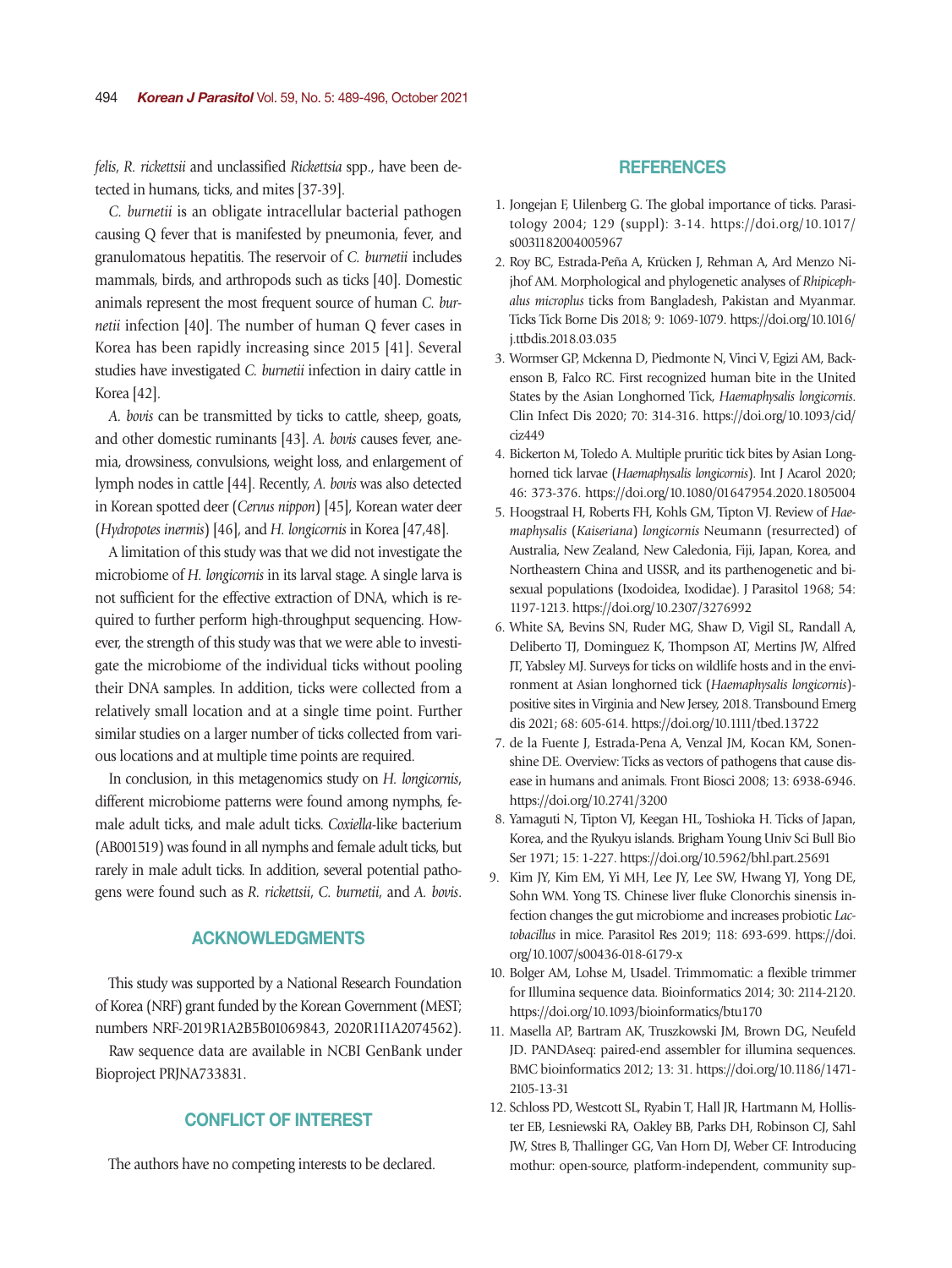ported software for describing and comparing microbial communities. Appl Environ Microbiol 2009; 75: 7537-7541. https:// doi.org/10.1128/AEM.01541-09

- 13. Yoon SH, Ha SM, Kwon SJ, Lim JM, Kim YS, Seo HS, Chun JS. Introducing EzBioCloud: a taxonomically united database of 16S rRNA gene sequences and whole-genome assemblies. Int J Syst Evol Microbiol 2017; 67: 1613-1617. https://doi.org/10.1099/ ijsem.0.001755
- 14. Altschul SF, Gish W, Miller W, Myers EW, Lipman DJ. Basic local alignment search tool. J Mol Biol 1990; 215: 403-410. https:// doi.org/10.1016/S0022-2836(05)80360-2
- 15. Myers EW, Miller W. Optimal alignments in linear space. Comput Appl Biosci 1988; 4: 11-17. https://doi.org/10.1093/bioinformatics/4.1.11
- 16. Edgar RC, Haas BJ, Clemente JC, Quince C, Knight R. UCHIME improves sensitivity and speed of chimera detection. Bioinformatics 2011; 27: 2194-2200. https://doi.org/10.1093/bioinformatics/btr381
- 17. Edgar RC. Search and clustering orders of magnitude faster than BLAST. Bioinformatics 2010; 26: 2460-2461. [https://doi.org/10.](https://doi.org/10.1093/bioinformatics/btq461) [1093/bioinformatics/btq461](https://doi.org/10.1093/bioinformatics/btq461)
- 18. Fu L, Niu B, Zhu Z, Wu S, Li W. CD-HIT: accelerated for clustering the next-generation sequencing data. Bioinformatics 2012; 28: 3150-3152. https://doi.org/10.1093/bioinformatics/bts565
- 19. Shannon C, Petigara N, Seshasai S. A mathematical theory of communication. Bell Syst Tech J 1948; 27: 379-423. https://doi. org/10.1002/j.1538-7305.1948.tb01338.x
- 20. Sneath PHA, Sokal RR. Numerical Taxonomy—the Principles and Practice of Numerical Classification. San Francisco, USA. W. H. Freeman. 1973. https://doi.org/10.2307/2412767
- 21. Gower JC. Some distance properties of latent root and vector methods used in multivariate analysis. Biometrika 1966; 53: 325-338. https://doi.org/10.1093/biomet/53.3-4.325
- 22. Lozupone C, Knight R. UniFrac: a new phylogenetic method for comparing microbial communities. Appl Environ Microbiol 2005; 71: 8228-8235. https://doi.org/10.1128/AEM.71.12.8228- 8235.2005
- 23. Segata N, Izard J, Waldron L, Gevers D, Miropolsky L, Garrett WS, Huttenhower C. Metagenomic biomarker discovery and explanation. Genome Biol 2011; 12: R60. https://doi.org/10.1186/ gb-2011-12-6-r60
- 24. Jianmin Zhong. *Coxiella*-like endosymbionts. Adv Exp Med Biol 2012; 984: 365-379. https://doi.org/10.1007/978-94-007-4315- 1\_18
- 25. Chae JB, Cho YS, Cho YK, Kang JG, Shin NS, Chae JS. Epidemiological Investigation of Tick Species from Near Domestic Animal Farms and Cattle, Goat, and Wild Boar in Korea. Korean J Parasitol 2019; 57: 319-324. https://doi.org/10.3347/kjp.2019.57.3.319
- 26. Lee JH, Park HS, Jang WJ, Koh SE, Park TK, Kang SS, Kim BJ, Kook YH, Park KH, Lee SH. Identification of the *Coxiella* sp. detected from *Haemaphysalis longicornis* ticks in Korea. Microbiol Immunol 2004; 48: 125-130. https://doi.org/10.1111/j.1348-0421.2004. tb03498.x
- 27. Rosenberg R, Lindsey NP, Fischer M, Gregory CJ, Hinckley AF, Mead PS, Paz-Bailey G, Waterman SH, Drexler NA, Kersh GJ, Hooks H, Partridge SK, Visser SN, Beard CB, Petersen LR. Vital signs: trends in reported vectorborne disease cases - United States and Territories, 2004-2016. MMWR Morb Mortal Wkly Rep 2018; 67: 496-501. https://doi.org/10.15585/mmwr.mm6717e1
- 28. Chicana B, Couper LI, Kwan JY, Tahiraj E, Swei A. Comparative Microbiome Profiles of Sympatric Tick Species from the Far-Western United States. Insects 2019; 10: 353. https://doi.org/10.3390/ insects10100353
- 29. Ruiling Z, Zhendong H, Guangfu Y, Zhong Z. Characterization of the bacterial community in *Haemaphysalis longicornis* (Acari: Ixodidae) throughout developmental stages. Exp Appl Acarol 2019; 77: 173-186. https://doi.org/10.1007/s10493-019-00339-7
- 30. Zolnik CP, Prill RJ, Falco RC, Daniels TJ, Kolokotronis SO. Microbiome changes through ontogeny of a tick pathogen vector. Mol Ecol 2016; 25: 4963-4977. https://doi.org/10.1111/mec.13832
- 31. Zhong J, Jasinskas A, Barbour AG. Antibiotic treatment of the tick vector *Amblyomma americanum* reduced reproductive fitness. PLoS One 2007; 2: e405. https://doi.org/10.1371/journal.pone.0000405
- 32. Rahal M, Medkour H, Diarra AZ, Bitam I, Parola, Mediannikov O. Molecular identification and evaluation of *Coxiella*-like endosymbionts genetic diversity carried by cattle ticks in Algeria. Ticks Tick Borne Dis 2020; 11: 101493. https://doi.org/10.1016/j.ttbdis.2020.101493
- 33. Duron O. The IS1111 insertion sequence used for detection of *Coxiella burnetii* is widespread in *Coxiella*-like endosymbionts of ticks. FEMS Microbiol Lett 2015; 362: fnv132. https://doi.org/10.1093/ femsle/fnv132
- 34. Murrell A, Dobson SJ, Yang X, Lacey E, Barker SC. A survey of bacterial diversity in ticks, lice and fleas from Australia. Parasitol Res 2003; 89: 326-334. https://doi.org/10.1007/s00436-002- 0722-4
- 35. Rudolf I, Mendel J, Šikutová S, Svec P, Masaríková J, Nováková D, Bunková L,Sedlácek I, Hubálek Z. 16S rRNA gene-based identification of cultured bacterial flora from host-seeking Ixodes ricinus, dermacentor reticulatus and haemaphysalis concinna ticks, vectors of vertebrate pathogens. Folia Microbiol (Praha) 2009; 54: 419-428. https://doi.org/10.1007/s12223-009-0059-9
- 36. Ammerman NC, Beier-Sexton M, Azad AF. Laboratory maintenance of *Rickettsia rickettsii*. Curr Protoc Microbiol 2008; 11: 3A.5.1- 3A.5.21. https://doi.org/10.1002/9780471729259.mc03a05s11
- 37. Choi YJ, Jang WJ, Kim JH, Ryu JS, Lee SH, Park KH, Paik HS, Koh YS, Choi MS, Kim IS. Spotted fever group and typhus group rickettsioses in humans, South Korea. Emerg Infect Dis 2005; 11: 237-244. https://doi.org/10.3201/eid1102.040603
- 38. Lee JH, Park HS, Jung KD, Jang WJ, Koh SE, Kang SS, Lee IY, Lee WJ, Kim BJ, Kook YH, Park KH, Lee SH. Identification of spotted fever group rickettsiae detected from *Haemaphysalis longicornis* in Korea. Microbiol Immunol 2003; 47: 301-304. https://doi.org/10.1111/ j.1348-0421.2003.tb03399.x
- 39. Choi YJ, Lee EM, Park JM, Lee KM, Han SH, Kim JK, Lee SH, Song HJ, Choi MS, Kim IS, Park KH, Jang WJ. Molecular detec-